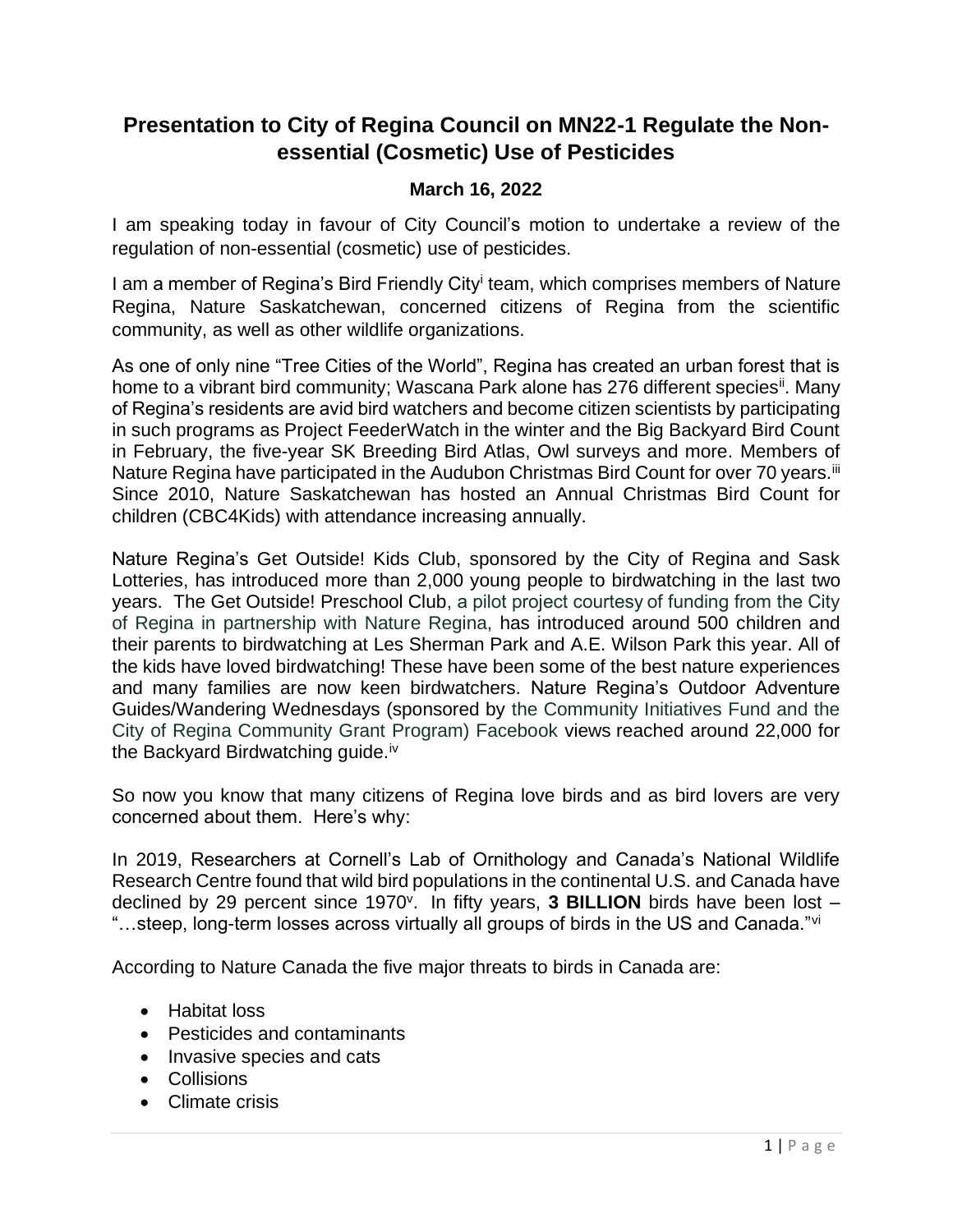"Industrial-scale use of chemical pesticides in agriculture and forestry pose a major contemporary threat to a large number of bird species in Canada. These poisons kill insects that birds feed on, and plants that birds, or their insect prey, feed and live on. Birds that feed on insects, especially aerial insectivores, birds that feed almost exclusively on insects while on the wing, show some of the steepest declines of any bird group." vii

Also in September 2019, Dr. Margaret Eng and Dr. Christy Morrisey of the University of Saskatchewan, and Dr. Bridget Stutchbury of York University published a study showing that widespread use of a neonicotinoid insecticide could be contributing to steep declines in songbird populations.

"… results seem to be associated with the appetite suppression effect of imidacloprid," says Dr. Margaret Eng. "The dosed birds ate less food, and it's likely that they delayed their flight because they needed more time to recover and regain their fuel stores." Neonicotinoids like imidacloprid are the most widely used group of agricultural insecticides in the world. They have been shown to have toxic effects on insects, and this study adds to growing evidence that the negative impacts extend to other organisms as well. "Neonics have far-reaching effects in the ecosystems where they are released," says Dr. Silke Nebel, Vice-President of Conservation and Science at Bird Studies Canada. "The continued use of neonics in Canada directly contributes to the decline of our bird populations, and their insect prey." viii

If you haven't heard of neonicotinoid pesticides (or neonics), they are similar to nicotine, which is naturally found in nightshade plants like tobacco, and supposedly less harmful to humans but is poisonous to bees and many other insects and animals (including birds). They are common in many gardening products used at various stages for insect control.<sup>ix</sup>

Let's not forget when it comes to getting rid of "pests" we can let the birds here do some of the work. For a nesting pair of chickadees to produce three healthy, 10-gram fledglings by the end of their 16-day nesting cycle, they must supply 390-570 insects PER DAY for their young to survive and leave the nest. $x$  Flying insects make up 99% of a Barn Swallow's diet and they can consume as many as 60 insects per hour.

Why are birds important? I'll let David Sibley, author and illustrator of Sibley's [bird] Guides to answer that.

*'Birds make any place a chance for discovery, they make a garden seem wild, they are a little bit of wilderness coming into a city park, and for a bird watcher every walk is filled with anticipation. What feathered jewel might drop out of the sky next?'*